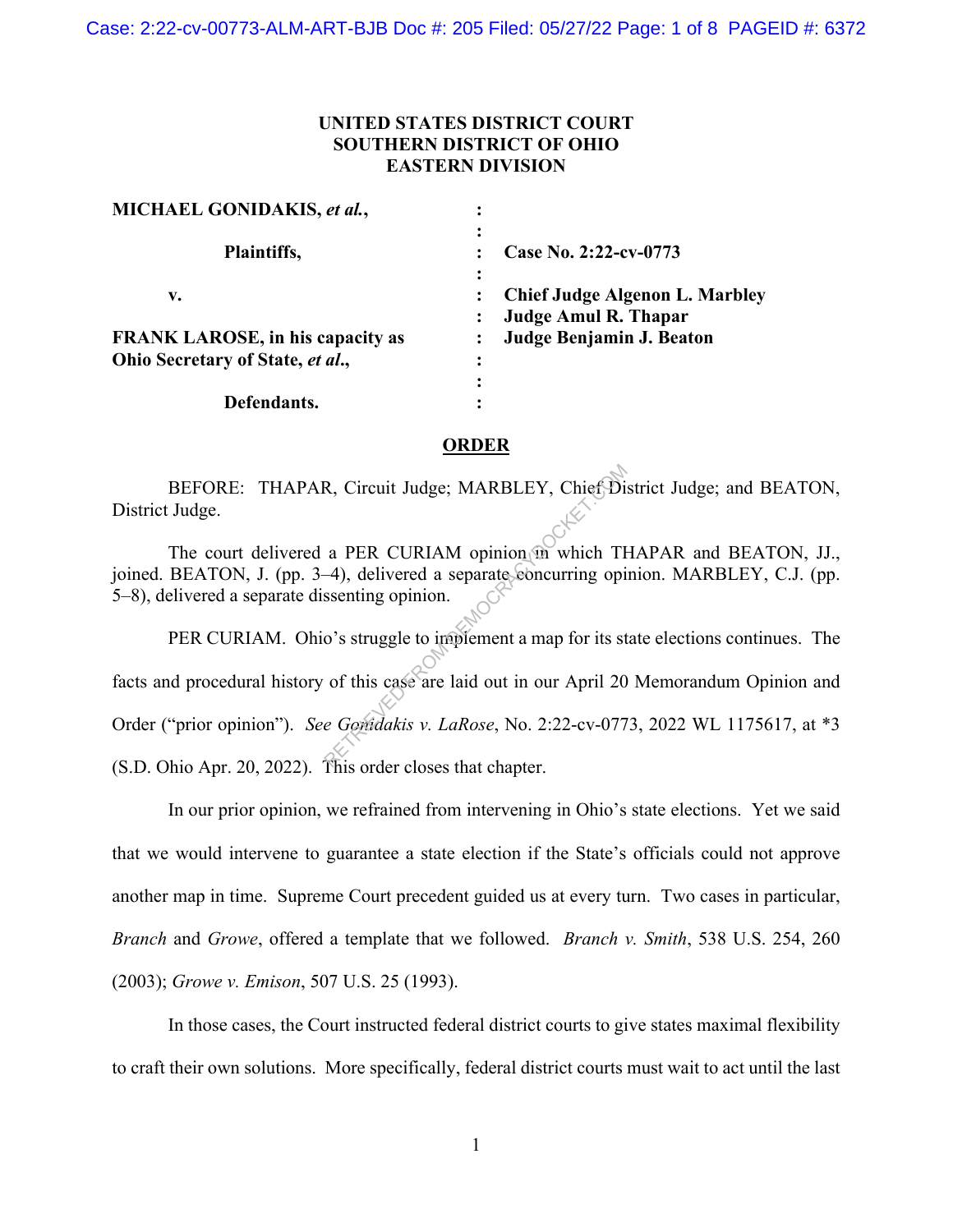possible moment. These instructions reflect principles of federalism and comity. We must presume state actors will work together to reach homegrown solutions. And if they fail, then it is up to the voters to punish them if they so choose.

Guided by these principles, our prior opinion announced that we would impose Map 3 on May 28 unless Ohio came up with another solution by then. We recognized from the outset that choosing a remedy would be challenging. And between the standoff among state officials and the delay in getting the case, our options were limited. So we chose the best of our bad options.

Given the factual record before us, two reasons justified our approach. First, no map had won the approval of both the Commission and the Ohio Supreme Court. And second, Map 3 gave the State the most time to fix its own problem. That broke the tie.

So far, the State has failed to act. Assuming no map is approved by midnight on Saturday, May 28, we order Secretary of State Frank LaRose to push back Ohio's state primaries to August 2, 2022, and to implement Map 3 for this year's elections *only*. Expression and the Ohio Supreme Court is the Supreme Court of the Supreme. That broke the the Supreme Court of State Frank LaRose to push back Ohio Map 3 for this year's elections *only*.

 $\mathcal{P}3$ 

**R. THAPAR UNITED STATES CIRCUIT JUDGE** 

 *\_\_\_\_\_\_\_\_\_\_\_\_* 

 $122 - 412$ 

 **BENJAMIN J. BEATON UNITED STATES DISTRICT JUDGE**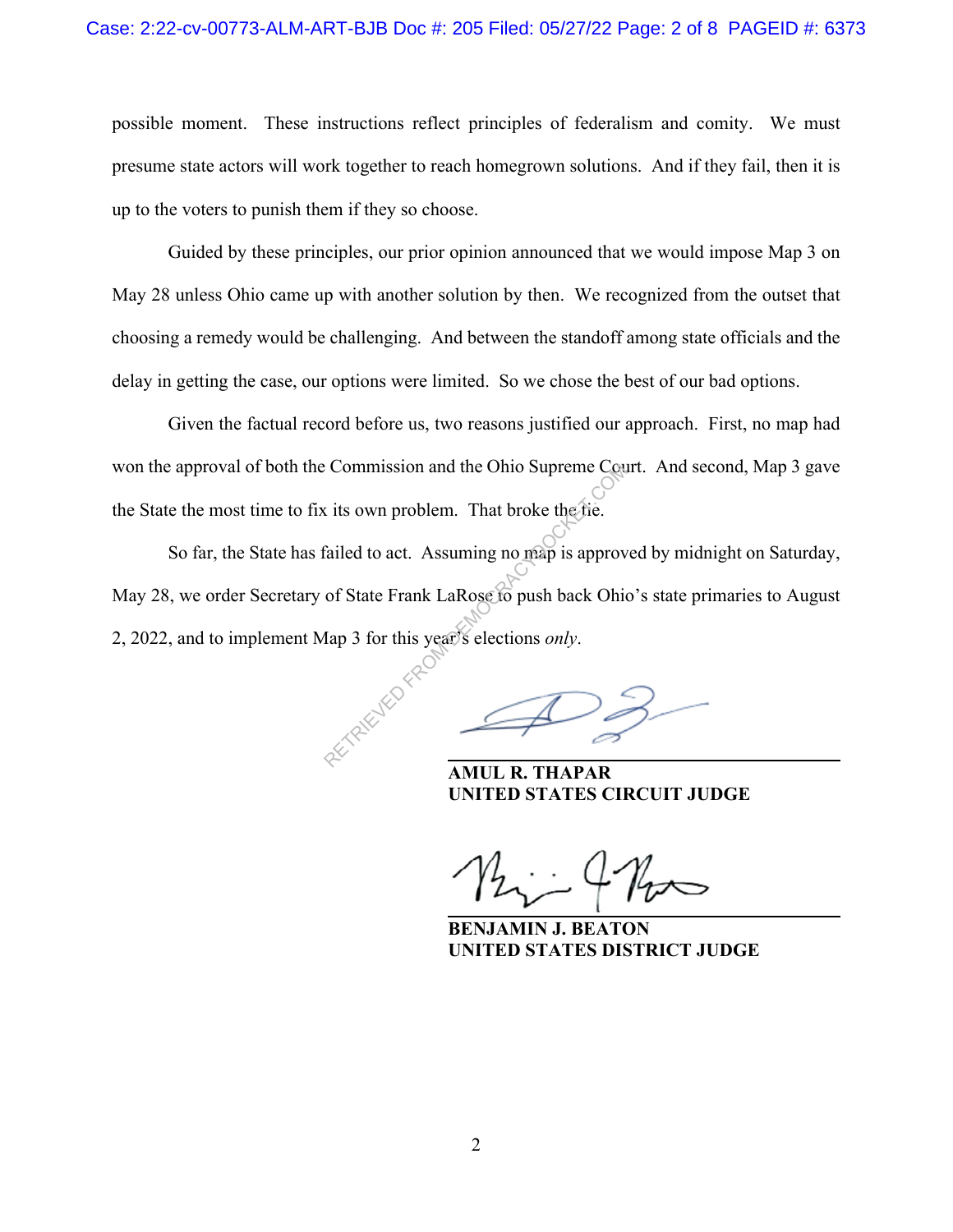## **Beaton, J., concurring:**

This three-judge district court decided on April 20 that Ohio voters were likely to lose their constitutionally protected right to vote absent federal intervention. Our decision was unanimous in all but remedy. And the choice of remedies, as our per curiam majority opinion noted, was a difficult one: Given the stalemate among the state's elected officials, and the lack of any resolution in the state courts, federal intervention was by definition restricted to "a menu of unappetizing options." *Gonidakis v. LaRose*, No. 2:22-cv-0773, 2022 WL 1175617, at \*2 (S.D. Ohio Apr. 20, 2022). Based on the factual record before the panel on April 20, our majority opinion explained why Map 3 was "less than ideal," but "the least bad option." *Id.* at \*27.

 Today's dissent describes several developments in Ohio "*following* the majority's April opinion." Dissent at 1 (emphasis added). This is a curious way to critique today's ministerial order, which instructs the Secretary of State to implement the relief described on April 20 based on the record before this court on April 20. Heal," but "the least bad option." *Id.* at seribes several developments in Ohio "for phasis added). This is a currious way to ecretary of State to implement the relief art on April 20.

If any of the many well-counseled parties believed these subsequent developments justified revisiting, modifying, or reversing our ruling, they were free and perhaps even obliged to raise those issues when this panel or a higher court might reasonably have considered them. But no party cited these extra-record events, disputed our factual findings, or identified any other map that would vindicate the plaintiffs' rights without further torturing Ohio election law.\* And not for lack of opportunity: weeks ago this panel received and acted promptly on a motion to alter or amend our April 20 ruling based on the Voting Rights Act—again agreeing unanimously in practically every respect. *See Gonidakis v. LaRose*, No. 2:22-cv-0773, 2022 WL 1503406, at \*3 (S.D. Ohio

<sup>\*</sup> Hours before this order issued, one intervenor filed a motion to modify (DN 204), which sought a later primary date that the panel already explained was incompatible with the record in this case and with Ohio law, *see Gonidakis*, 2022 WL 1175617, at \*22.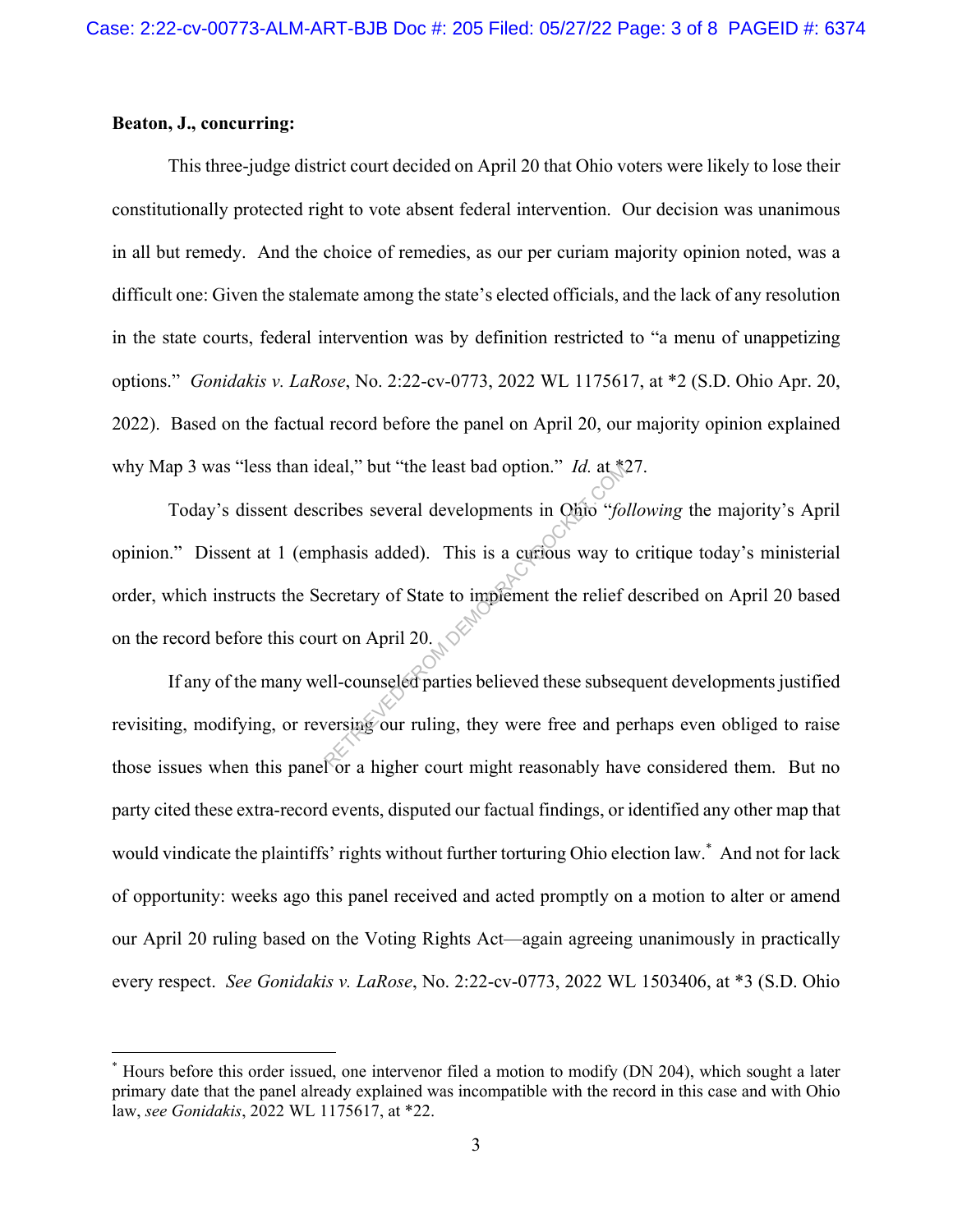May 12, 2022). Presumably it was clear by this point that the only way to afford state officials more time—as required by *Growe* and *Branch*—was by relying on Map 3.

 The dissenting opinion describes this deference as "feigned" because we should have foreseen that the Commission would not enact a map the state Supreme Court would approve. Dissent at 3 (citing *League V*, 2022-Ohio-1727, ¶ 16 (O'Connor, C.J., concurring)). This is quite a charge. It sits in some tension with the Supreme Court's command, cited in our per curiam, that judges must presume good faith. *Abbott v. Perez*, 138 S. Ct. 2305, 2324–25 (2018). Our decision did just that. After waiting until April 20, the opinion necessarily explained, at some length, the factual and legal basis for staying our hand still longer: the reasons that justified both our remedial choice (*Gonidakis*, 2022 WL 1175617, at \*23–27) and our rejection of a competing proposal rejected by the Commission, advanced by an intervenor, and embraced by the dissent (*Id.* at \*27– 28). *All* the maps before this Court on April 20 were flawed. Imposing a different map even sooner—based on speculation about what state officials might do—would've violated our duty to defer as long as possible. gour hand still longer: the reasons that<br>
L 1175617, at \*23–27) and our rejection<br>
demonator and embrace<br>
is Court on April 20 were flawed. Important that state officials might do—was<br>
all statemate that brought us into t

The state constitutional stalemate that brought us into this dispute apparently still persists, even as the electoral calendar has advanced. Any effects our opinion had on that ongoing dispute not only post-dated our decision, but also concerned a fundamentally different issue: how state officials would utilize the time after April 20, the agreed "drop-dead" date, to resolve Ohio's constitutional crisis. That question of state governance is not before this federal court today, just as it was not before us on April 20. Rather, our opinion addressed whether and when federal law required us to intervene. For the reasons stated then, which remain undisturbed now, the remedy described in our previous opinion remains the least bad option available.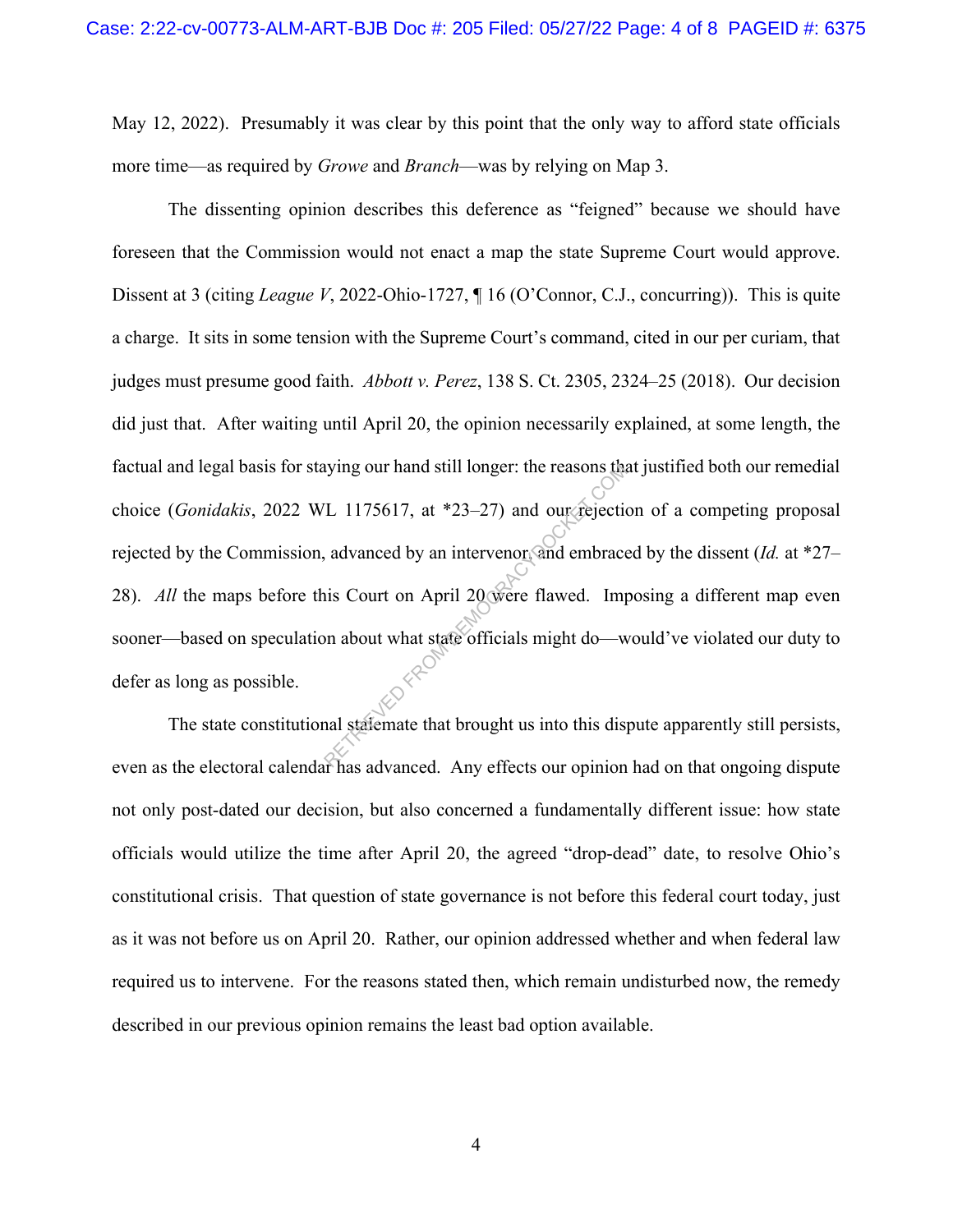## **MARBLEY, C.J., DISSENTING**

The majority's order implements that which its April opinion made inevitable: for the next two years, the General Assembly will operate under a district map that is unconstitutionally gerrymandered. I recognize that today's order is a ministerial one, so I will not restate my full analysis of the Commission's flawed third map as set forth in my prior dissent. I will, however, take this occasion to address the events that flowed from the majority's April opinion, which regrettably have tracked my predictions.

Previously, I stated my "disagree[ment] with the majority's decision to couch its approval of the third map in the language of deferral." (ECF No. 196 at 78). The main reason the majority cited for choosing the third plan was that it "provides Ohio more than a month of additional time to fashion its own solution." (*Id.* at 47 (majority opinion)). Yet, I wrote that the majority opinion "ha[d] set a strong, almost immovable default," and "virtually ensure [d] that the third map will be used for an August 2 primary." (*Id.* at 78). This proved prescient. retain that it "provides Ohio more that<br>
(*Id.* at 47 (majority opinion)). Yet, I wrow<br>
mmovable default," and "virtually ensure<br>
y." (*Id.* at 78). This proved prescient.<br>
rity's April "opinion, the Commission<br>
fth plan.

Following the majority's April opinion, the Commission never attempted to craft a constitutionally compliant fifth plan. Two Commissioners, who had participated in all prior rounds of map-drawing, actually ceased their service and appointed substitutes. *See* Transcript of May 4, 2022 Commission Meeting, at  $1<sup>1</sup>$  The Commission finally reconvened on May 4, 2022—two days before the deadline set by the Ohio Supreme Court, and a full twenty days after the court had "order[ed] the commission to be reconstituted, to convene, and to draft and adopt an entirely new General Assembly–district plan that meets the requirements of the Ohio Constitution." *League of Women Voters of Ohio v. Ohio Redistricting Comm'n*, 2022-Ohio-1235, ¶¶ 78–79 (Ohio S. Ct.

<sup>1</sup> https://redistricting.ohio.gov/assets/organizations/redistricting-commission/events/commission-meeting-may-4- 2022-296/transcript-1641.pdf (accessed May 25, 2022).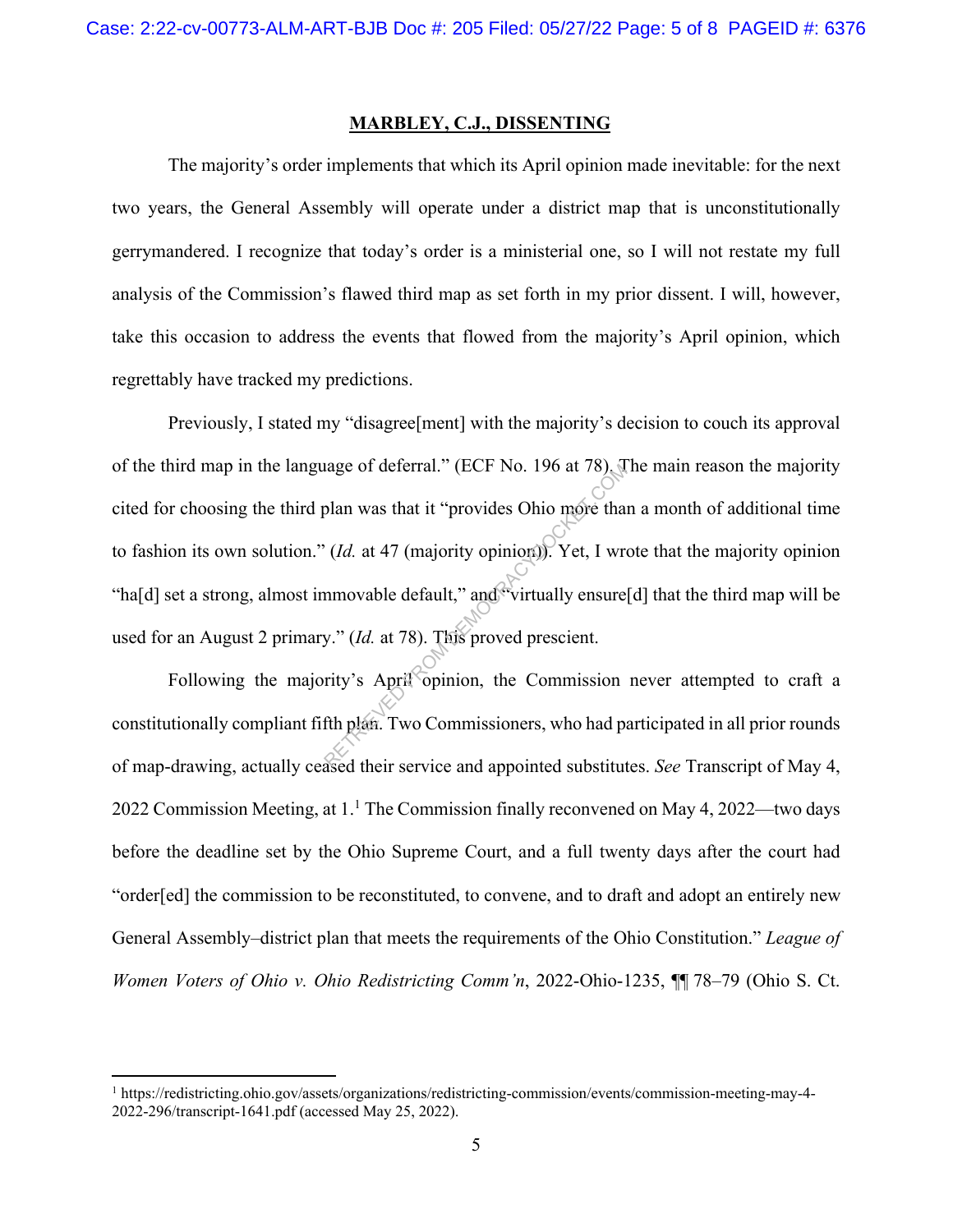Apr. 14, 2022) ("League IV"); see also Previous Meetings of Ohio Redistricting Commission.<sup>2</sup> In its very next meeting, the Commission voted to *re*adopt the third plan—the same one already ruled unconstitutional in *League III*, which the majority forecast this panel would implement. *See*  Transcript of May 5, 2022 Commission Meeting, at 8–12.<sup>3</sup> The Commission fully disregarded the Ohio Supreme Court's order to draft a *new* plan, in what Chief Justice O'Connor described as "a stunning rebuke of the rule of law." *League of Women Voters of Ohio v. Ohio Redistricting Comm'n*, 2022-Ohio-1727, ¶10 (Ohio S. Ct. May 25, 2022) ("*League V*") (O'Connor, C.J., concurring). Predictably, the Ohio Supreme Court found the resubmitted map to be, once again, "invalid in its entirety." *Id.*  $\parallel$  5 (per curiam).

If there was any hope of the Commission fulfilling its constitutional duty, this federal panel quashed it. Like I predicted, "state actors [*were*] led to believe that there is no urgency to reach their own solution." (ECF No. 196 at 78). Chief Justice O'Connor recognized the same:

[T]he federal court did not "stay [its] hand until May 28," as it stated it would, and leave the state to fix the crisis created by the commission's own actions. Instead, the federal court provided the Republican commission members not only a roadmap of how to avoid discharging their duties but also a green light to further delay these proceedings by stating its intention to implement "Map  $3$ " . . . all the while acknowledging that this court had declared Map 3 to be invalid and unconstitutional. S (per curiam).<br>
S (of the Commission fulfilling its constitute).<br>
S (state actors [were] led to believe that<br>
c. 196 at 78). Chief Justice O'Connor rec<br>
id not "stay [its] hand until May 28," as i<br>
the crisis created by

*League V*, 2022-Ohio-1727,  $\P$  11 (O'Connor, C.J., concurring) (quoting ECF No. 196 at 4 (majority opinion)) (internal citations omitted). The majority's April opinion assured the Commission that if it simply waited another month, the panel would enable it to circumvent the Ohio Supreme Court and realize a map with the desired partisan favoritism. The Commission took the invitation. I still harbor grave concerns about the "perverse incentives" that will hang over the

<sup>&</sup>lt;sup>2</sup> https://redistricting.ohio.gov/meetings (accessed May 25, 2022).<br><sup>3</sup> https://redistricting.obio.gov/assets/organizations/redistricting.co

<sup>&</sup>lt;sup>3</sup> https://redistricting.ohio.gov/assets/organizations/redistricting-commission/events/commission-meeting-may-5-2022-316/transcript-1642.pdf (accessed May 25, 2022).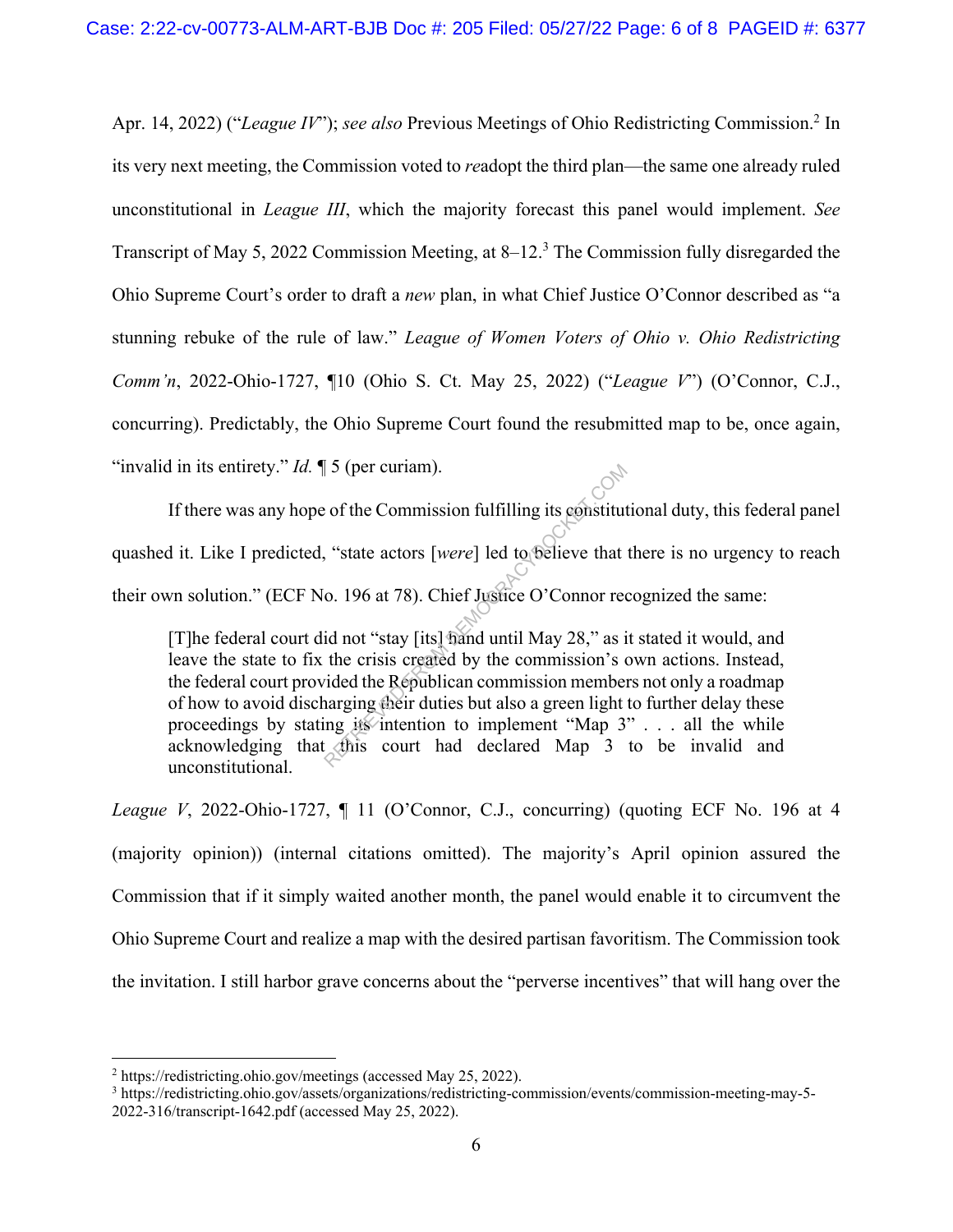2024 redistricting cycle too, now that "the Commission has learned that it is beyond reproach." (ECF No. 196 at 81).

I write not to bolster my dissent with hindsight, but in the hope that future panels will realize this case should not be categorized in the *Growe* line of deferral jurisprudence. *Growe*  embodies the principle that "a federal court must neither affirmatively obstruct state reapportionment nor permit federal litigation to be used to impede it." 507 U.S. 25, 34 (1993). Though the majority maintains today that its April opinion "refrained from intervening in Ohio's state elections," it in fact derailed any reasonable prospect of a state solution and ordained the outcome that the majority now, definitively, orders. As I said before, "this is not deferral in the sense that *Growe* contemplates." (ECF No. 196 at 79). As Chief Justice O'Connor put it, "the federal-court majority[] feigned interest in 'buy[ing] Ohio more time.'" *League V*, 2022-Ohio-1727, ¶ 16 (O'Connor, C.J., concurring) (quoting ECF No. 196 at 47 (majority opinion)). Or as State Representative Bill Seitz, a senior House leader, brashly wrote just hours after the majority's April opinion issued: ow, definitively, orders. As I said before<br>ates." (ECF No. 196 at 79). As Chief Ju<br>grade interest in 'buy[ing] Ohio more tin<br>concurring) (quoting ECF No. 196 at 4<br>tz, a senior House leader, brashly wrote j<br>win again.... No

Too bad so sad. We win again. . . . Now I know it's been a tough night for all you libs. Pour yourself a glass of warm milk and you will sleep better. The game is over and you lost. . . . Turn out the lights. The party's over. For this 2 year cycle at least.

Representative Bill Seitz (@CincySeitz), Twitter (Apr. 20, 2022), https://twitter.com/CincySeitz/ with replies (accessed May 25, 2022). $4$ 

For all purposes, this case was decided on April 20—which all parties agreed (and I concurred) was the "drop-dead date" for federal-court action. (*See* ECF No. 196 at 3 (majority opinion)  $\& 61-62$ ). Beyond that, deferral was dispositive.

<sup>4</sup> Also reported by Andrew J. Tobias, *Republicans take victory lap after federal redistricting ruling, prospects unclear for future redistricting progress*, Cleveland Plain Dealer (Apr. 21, 2022), https://www.cleveland.com/news/ 2022/04/republicans-take-victory-lap-after-federal-redistricting-ruling-prospects-unclear-for-future-redistrictingprogress.html (accessed May 25, 2022).